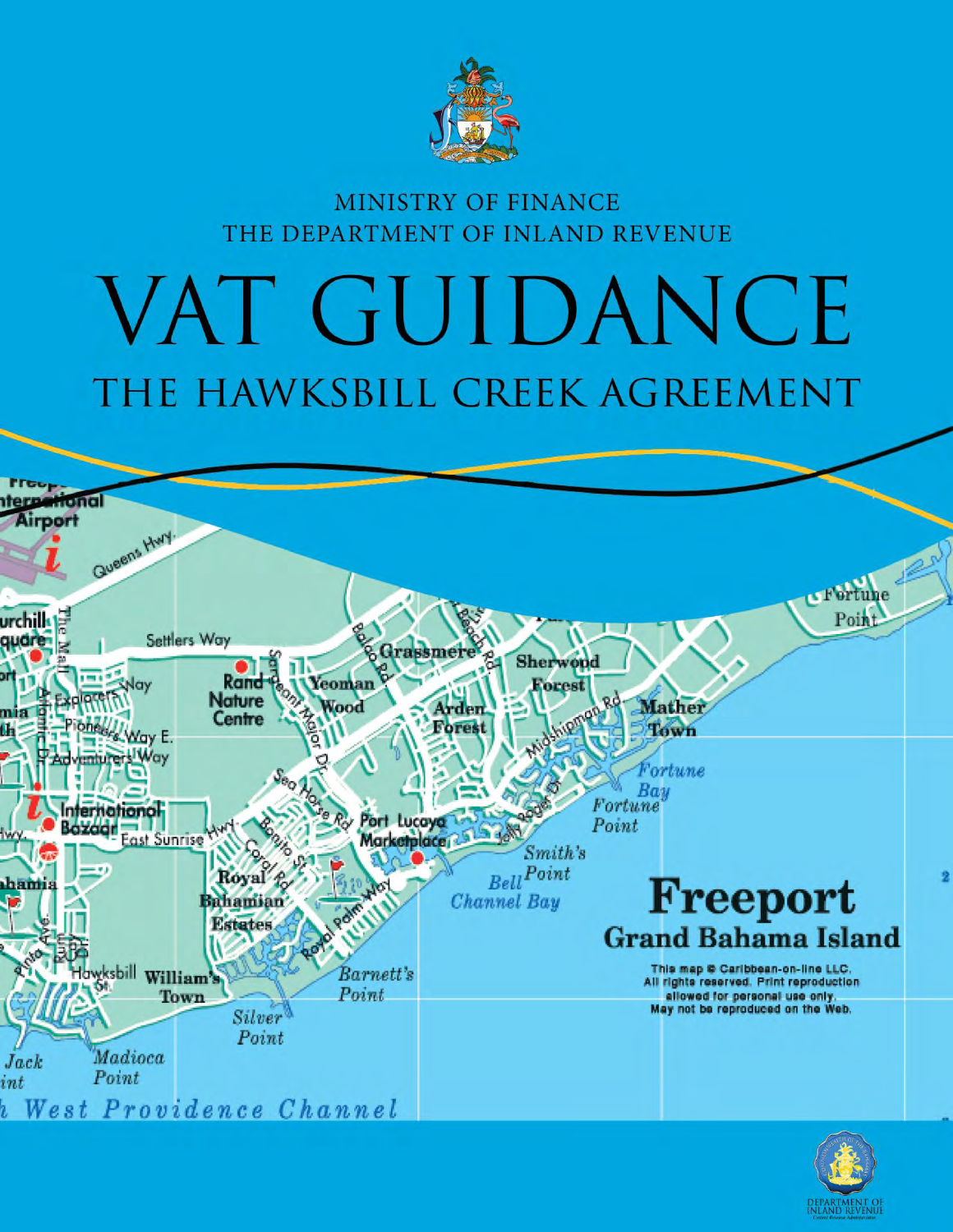#### **Introduction**

This guide is intended to assist businesses operating within the Freeport area with understanding how Value Added Tax ("VAT") applies to them. It should be read in conjunction with the Value Added Tax Act 2014, as amended ("VAT Act"), the Value Added Tax Regulations 2014 ("VAT Regulations"), the VAT Rules, The Bahamas VAT Guide ("VAT Guide") and The Hawksbill Creek, Grand Bahama (Deep Water Harbour and Industrial Area) Act (Ch. 261) ("Hawksbill"). **If there is a discrepancy within the Guidance Note, the law will prevail in accordance with the VAT Act, Regulations and/or Rules.**

#### **The Law**

The VAT Act has the following relevant definitions as it relates to Freeport, Grand Bahama and states as follows:

**Part I section 2:** 

"Port Area" means the area as defined in Hawksbill

"Port licensee" means Grand Bahama Port Authority or a licensee of the Port Authority entitled to the tax benefits conferred under Hawksbill

"taxable supply" means –

- a) A supply of goods and services in The Bahamas made by a person in the course or furtherance of a taxable activity carried on by such person, other than an exempt supply;
- b) In relation to the Port Area, a supply of goods and services in the Port Area made by a person in the course or furtherance of a taxable activity carried on by such person other than an exempt supply or a supply referred to in subsection (3) of section 3 of the VAT Act;

**Part I section 3 (2):** 

This Act applies in the Port Area where –

**Disclaimer: VAT Guidance Notes do not supersede the VAT Act, VAT Regulations, or VAT Rules**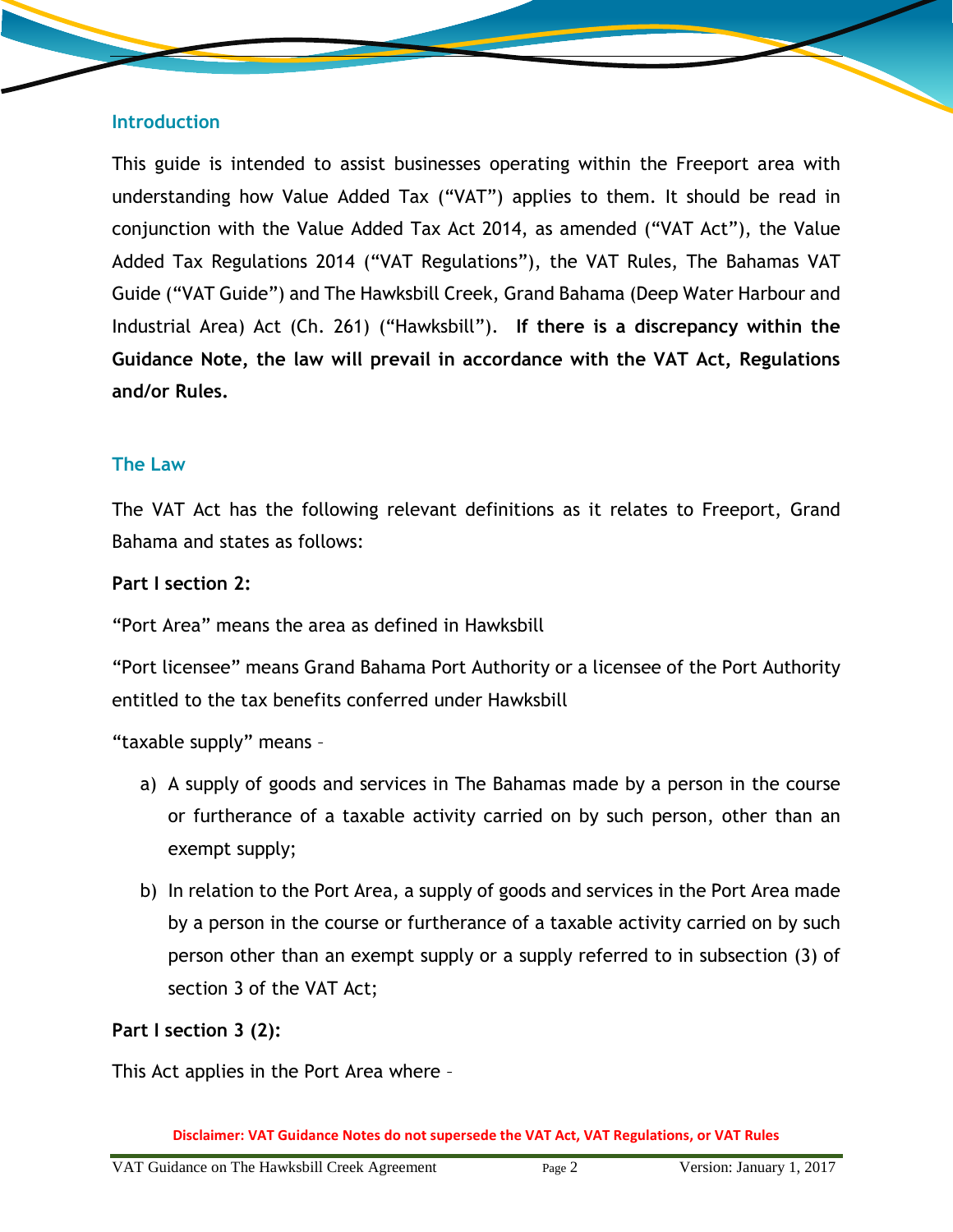- a) A taxable supply within the Port Area is made by
	- i. a taxable person who is a Port licensee to a person who is not a Port licensee;
	- ii. a taxable person to a person who is a Port licensee, where the supply is not of goods of a kind and for a use within the customs duty exemptions in clause 2 of Hawksbill;
	- iii. a taxable person to another person neither of whom is a Port licensee;
- b) A taxable importation from outside The Bahamas is made into the Port Area by a person who –
	- (i) is not a Port licensee;
	- (ii) is a Port licensee but the importation is not of goods of a kind and for a use within the customs duty exemptions in clause 2 of Hawksbill;
- c) A taxable importation from outside The Bahamas is made into the Port Area for the personal use of any person;
- d) A taxable supply in the Port Area is made by a taxable person for the personal use of any person;
- e) A taxable person within the Port Area whether or not a Port licensee, makes a taxable supply within The Bahamas to a recipient outside the Port Area;
- f) A taxable person in another part of The Bahamas makes a taxable supply to a recipient in the Port Area who –
	- (i) is not a Port licensee; or
	- (ii) is a Port licensee but the supply is not of goods of a kind and for the use within the meaning of the customs duties exemptions in clause 2 of **Hawksbill**

# **Part I section 3 (3):**

This Act does not apply to transactions taking place within the Port Area where –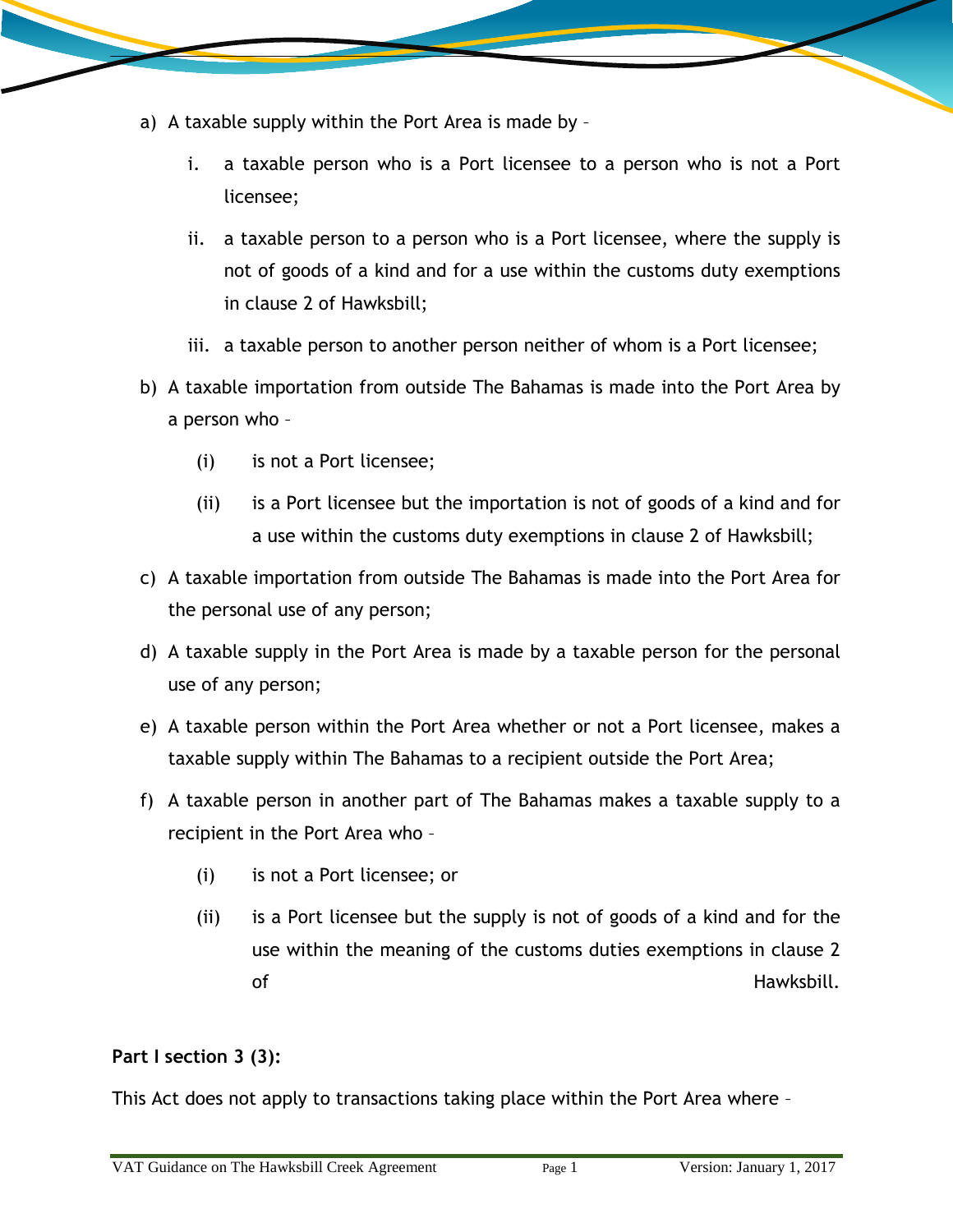- a) A supply of goods within the Port Area is made by a taxable person who is a Port licensee to another Port licensee and the goods are of a kind and for a use within the customs duties exemptions in clause 2 of Hawksbill; and
- b) An importation of goods from outside The Bahamas is made into the Port Area by a Port licensee and the goods are of a kind and for a use within the customs duties exemptions in clause 2 of Hawksbill.

# **Part I section 3 (4):**

 References in the VAT Act to goods of a kind and for a use within the customs duties exemptions in clause 2 of Hawksbill do not include goods that are "consumable stores" as defined in clause 2(5) of Hawksbill.

# **Part II section 9:**

References in the VAT Act to goods of a kind and for a use within the customs duties exemptions in clause 2 of Hawksbill do not include goods that are "consumable stores" as defined in clause 2(5) of Hawksbill.

Refunds to Port licensees in certain circumstances

- 1. Where a Port licensee has been charged VAT on a transaction falling within paragraph (a) of subsection (3) of section 3, that Port licensee is, subject to the provisions of section 59, entitled to a refund of the VAT which was charged on that transaction.
- 2. Where
	- a. A Port licensee has purchased new and unused goods of a kind and for a use within the customs duties exemptions in clause 2 of Hawksbill from a person within The Bahamas; and
	- b. The goods purchased by the Port licensee are goods upon which VAT was charged upon their importation into The Bahamas,

then save where the Port licensee is entitled to a refund under subsection (1) in respect of the sale to it of the goods, and subject to the provisions of section 59, the Port licensee is entitled to a refund of the VAT which was charged on the original importation.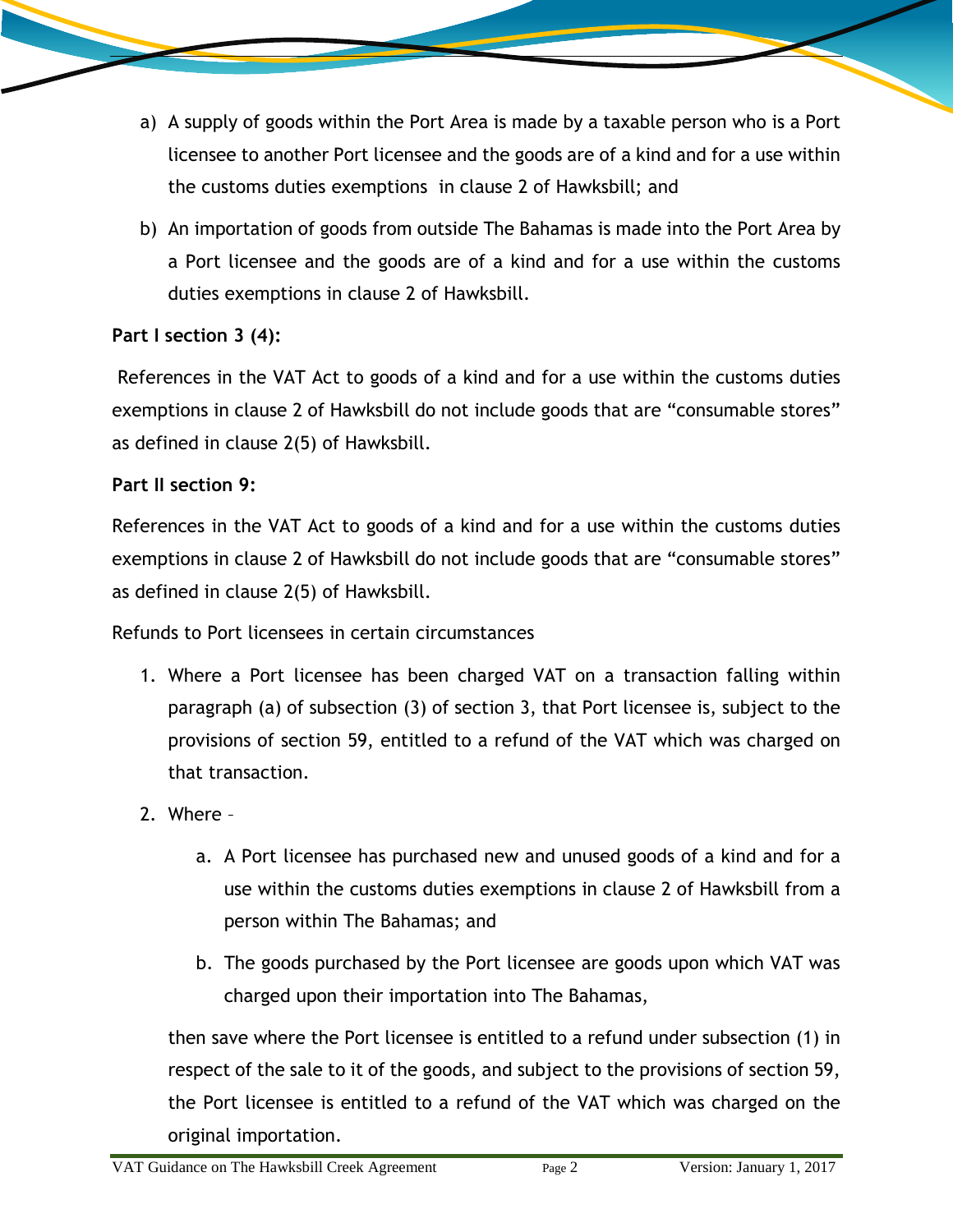(3) Any claim to a refund under this section must be made in accordance with section 59.

# **Hawksbill Creek Agreement and Act**

Clause 2 of Hawksbill states that all materials, supplies and things of every kind and description other than consumable stores which is of the opinion of the Port Authority necessary for the dredging, construction and erection, air-conditioning, equipping, fitting out, furnishing, landscaping, extension, completion, repair, maintenance, replacement and operation of "the Port Area Development" may be imported or removed from bond by the Port Authority or a Port licensee free of all Customs Duties and taxes. This includes manufacturing supplies and administrative supplies as described within the Agreement. This does not include "consumable stores".

Under Hawksbill the term "consumable stores" is defined as:

- a) Any article or thing imported for the personal use of any person made available after its importation for the personal use either by sale or gift or otherwise of any person, whether such person be employed or resident within the Port Area or not, provided always that sales of any articles or things for export outside of The Bahamas<sup>1</sup> which are in fact exported from the Port Area to any place outside The Bahamas and in respect of which a landing certificate from the port of destination is produced shall not be deemed to be consumable stores within the meaning of this agreement;
- b) Any article or thing imported into the Port Area and subsequently exported from the Port Area to any other part of The Bahamas, and any article or things assembled, processed, or manufactured within the Port Area and subsequently exported from the Port Area to any other part of The Bahamas, except pine lumber or products consisting of or made out of pine lumber or pine timber processed or manufactured within the Port Area out of pine timber grown on the said Island of Grand Bahamas; and
- c) Any article or thing sold to the passengers, officers or crew of any ship, vessel or yacht landing at the Port Area, provided always that ships' stores and supplies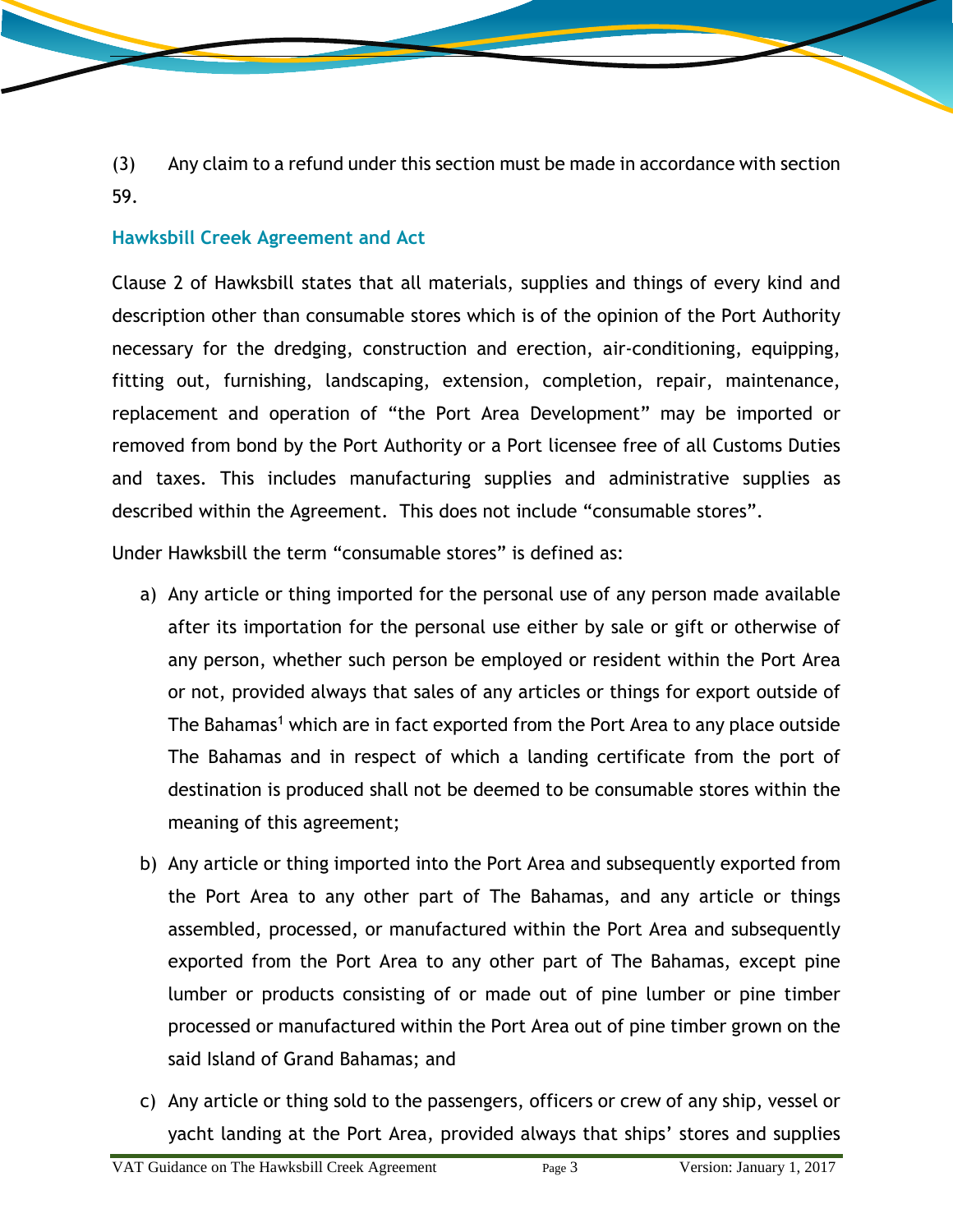including fuel and bunker supplies and all things whatsoever connected with the servicing of ships sold by the Port Authority or any Port licensee within the Port Area to any vessel of 1,500 net tons or more shall not be deemed to be consumable stores within the meaning of this agreement.

#### **Transactions by a Port licensee**

#### **Who is a Port licensee?**

A Port licensee is a company, firm, or individual that holds a valid and subsisting license from the Grand Bahama Port Authority to engage within the Port Area in a specified form of manufacturing, industrial or other business undertakings, enterprise or profession. In the case of limited liability companies, shareholders, directors, and employees are not Port licensees. Also, a subsidiary of a Port licensee is not a Port licensee unless it holds a license separately in its own name.

#### **If I am a Port licensee are the goods I import free of VAT on importation?**

Not all goods you import will necessarily be free of VAT. It depends on the use to which the imported goods are put. Imported goods can be split into 3 categories: Supplies, Manufacturing Supplies, and Consumable Stores.

#### **Supplies**

VAT on importation will apply to all supplies unless they are imported by a Port licensee and in the opinion of the Port Authority they are necessary for the dredging, construction, and erection (including excavations and demolition in connection therewith), air-conditioning, equipping, fitting out or furnishing, landscaping extension, completion, repair, maintenance, replacement, and operation of:

- a) The Port Project (i.e. the deep water Harbour, turning basin, and wharf);
- b) The Port Area Development (or Port Development Area) comprising: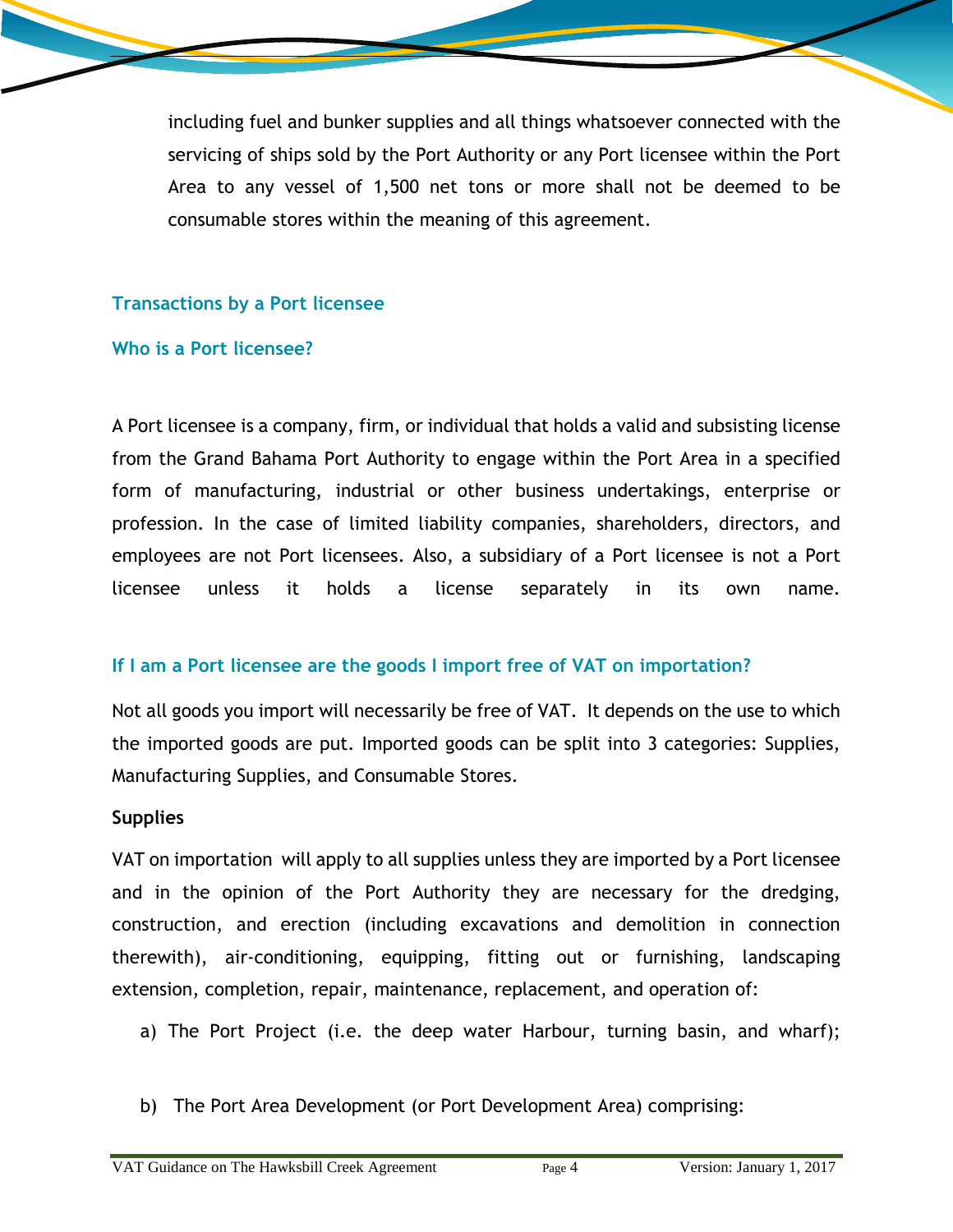- i. All factories, warehouses, industrial, commercial, business, and other undertakings, office buildings, housing, and all other buildings and accommodations of every kind within the Port Area;
	- ii. All roads, bridges, parks, places of beautification, amusement, entertainment, sports, and recreation laid out within the Port Area;
	- iii. All utility undertakings within the Port Area; and
	- iv. Any other undertaking or thing within the Port Area constructed, erected, or operated by the Port Authority or by any person or company, licensed in writing by their Port Authority under their Common Seal to carry on any manufacturing, industrial or other business, undertaking, or enterprise within the Port Area.

"Supplies" means all materials, supplies and things of every kind and description other than consumable stores including equipment, building materials, factory plant and apparatus, parts, machine and hand tools, contractor's plant, vehicles, vessels, petroleum products and nuclear fission products.

#### **Manufacturing supplies**

VAT on importation does not apply to manufacturing supplies that are imported by a Port licensee and used in a manufacturing, industrial or other production undertakings within the Port Area. This includes goods used in manufacturing, processing, assembly, exhibition, warehousing, storage, transshipment, unloading, loading, trucking, and stevedoring. The term manufacturing supplies, therefore, encompasses all goods required for a Port licensee to carry on their day-to-day business.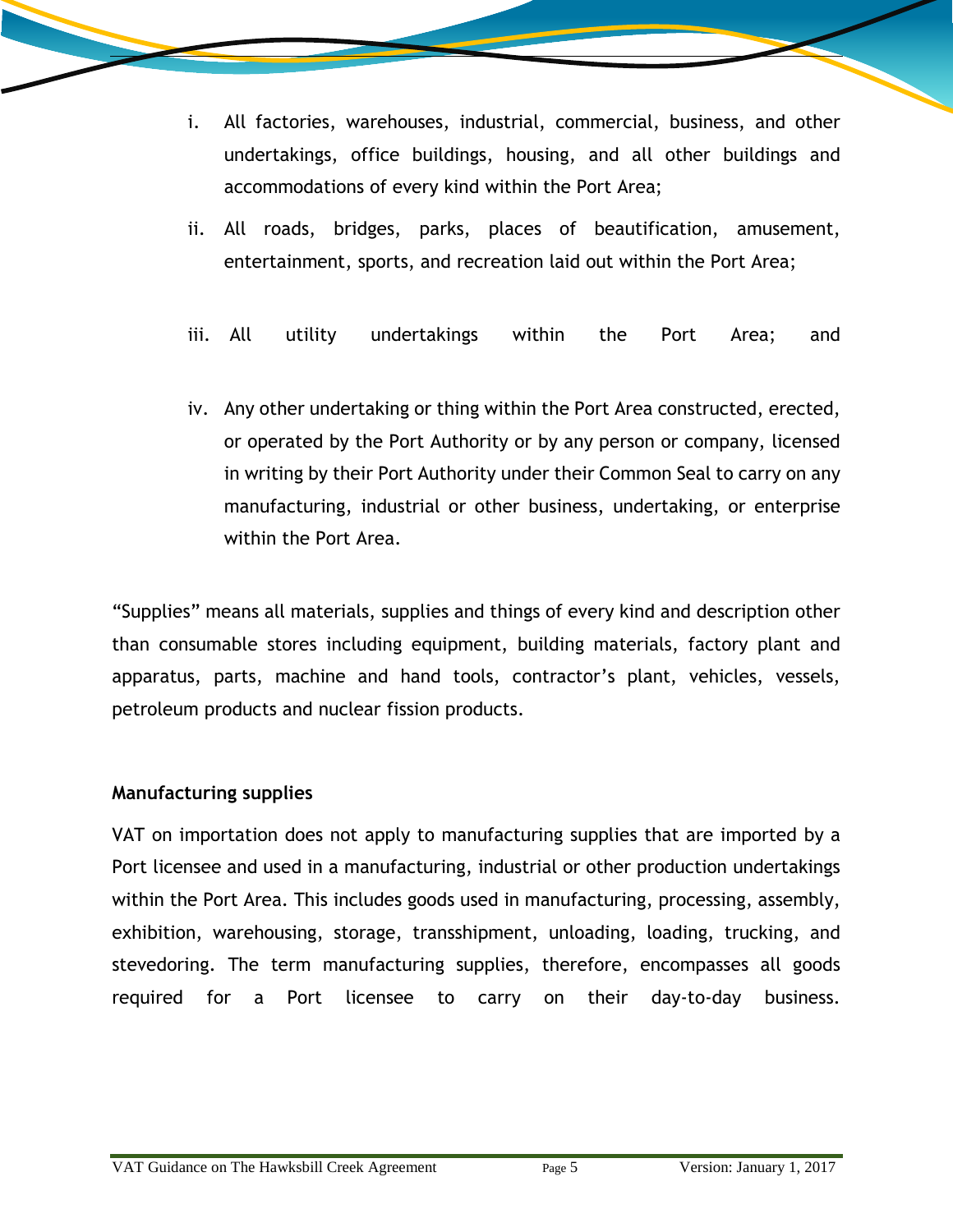

#### **Consumable stores**

VAT on importation is applicable to consumable stores unless the items are exempt from VAT or imported by a licensee with permission to operate an open bonded warehouse.

Consumable stores mean any article or thing imported for the personal use of any person or made available after its importation for the personal use either by sale or gift or otherwise of any person, whether such person be employed or resident within the Port Area or not.

Consumable stores therefore include:

- $\Box$  items imported for retail sale within the Port Area;
- $\Box$  items for sale or hire in the course of a service or hire business;
- $\Box$  all items of food, drink, and tobacco;
- □ all items of personal clothing, footwear, and headgear;
- $\Box$  any other item that is particularly adapted for personal use for example toys, jewelry or cosmetics;
- $\Box$  items imported for the benefit of a non-Port licensee;
- $\Box$  items imported, to be supplied to a person, or business in The Bahamas but outside the Port Area whether the items are supplied as imported or used in the manufacture, assembly or process of items to be supplied except products made in the Port Area from pine lumber or timber grown on the Island of Grand Bahama; and
- $\Box$  items sold to passengers, officers or crew of any ship, vessel or yacht in the port area except items considered ship's stores and supplies including fuel and bunkering and all things connected with the servicing of a commercial ship by the Port Authority or any Port licensee within the Port Area.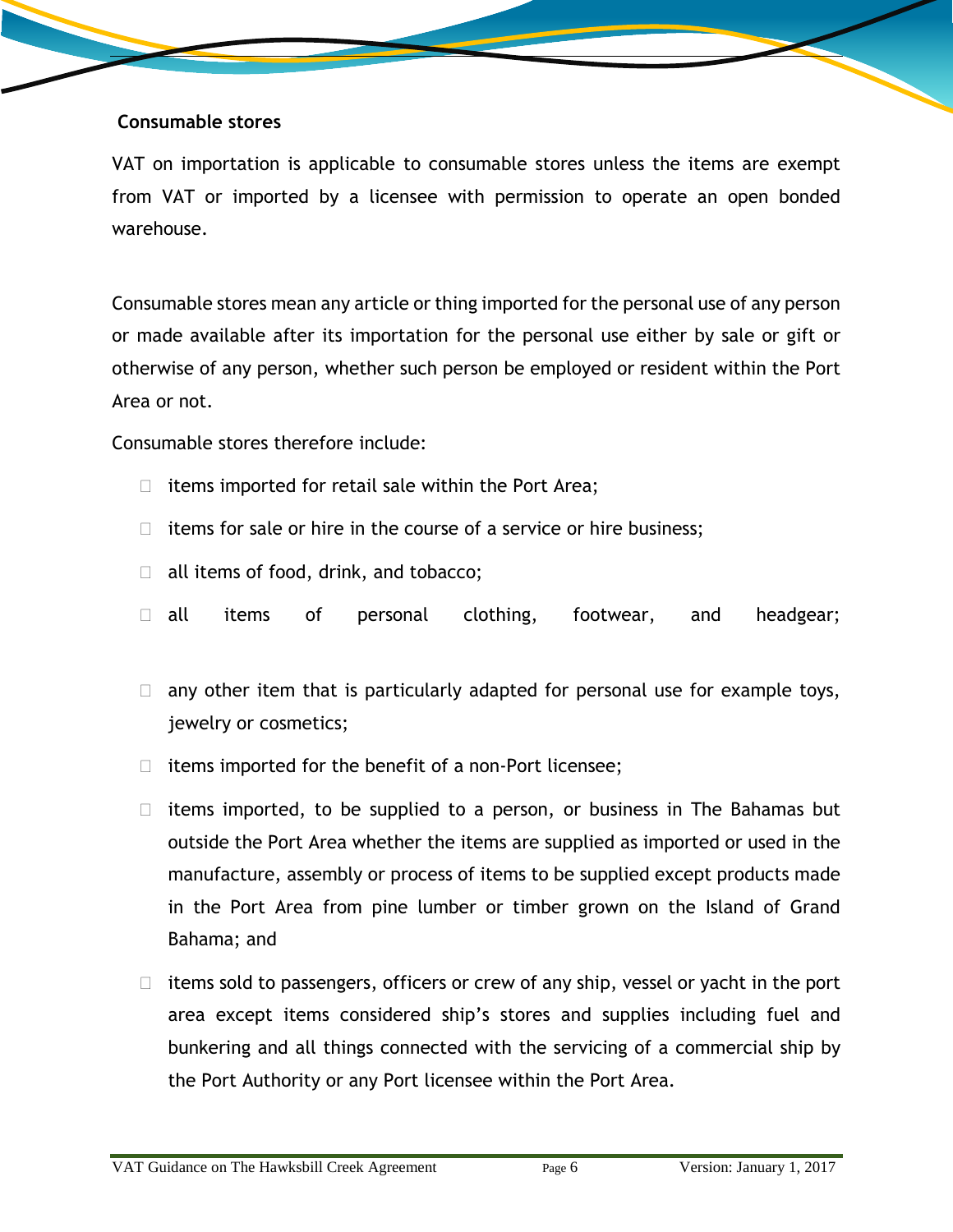Some items that would normally be considered consumable stores can be treated as manufacturing supplies and imported free of VAT where the Customs Authorities are satisfied that:

- $\Box$  the articles are required for the operation of a Port licensee's business or the health and welfare of the Port licensee's employees;
- $\Box$  the items are only to be used on the business premises where the general public does not normally have access, and
- $\Box$  the items are used exclusively by the Port licensee's employees.

Such items include but are not limited to hand towels, paper napkins, toilet rolls, soap, disinfectants, cleaning materials, crockery, cutlery, protective clothing, safety equipment, uniforms and medical supplies.

Items imported into the Port Area by a Port licensee that are to be subsequently exported (often referred to as temporary imports) are not subject to import VAT. This would include containerized items that are simply transshipped, for example through the Freeport Container Port or the BORCO oil bunkering facility, or items that are imported for the manufacture and subsequent export of the manufactured items.

# **If I import consumable stores, when do I pay the VAT?**

If you import consumable stores you should pay the VAT to the Customs Authorities at the time of importation or when the goods are released from a bonded warehouse.

Some retailers will not know at the time of import whether the goods they sell will be sold to a Port licensee for use in their licensed activity or sold for a private use and as such will not be able to determine whether import VAT is due or not. For retailers that have a specific agreement with the Customs Authorities that permit the duty to be declared when the item is sold rather than when it is imported, ('open bonded warehouse') this same agreement will be extended to VAT. If the item sold is subject to VAT the retailer will need to declare on the VAT return the output tax (the VAT they charge the customer) and the input tax (the import VAT due on the item and payable at the same time the duty on the item is paid). On the same return, they can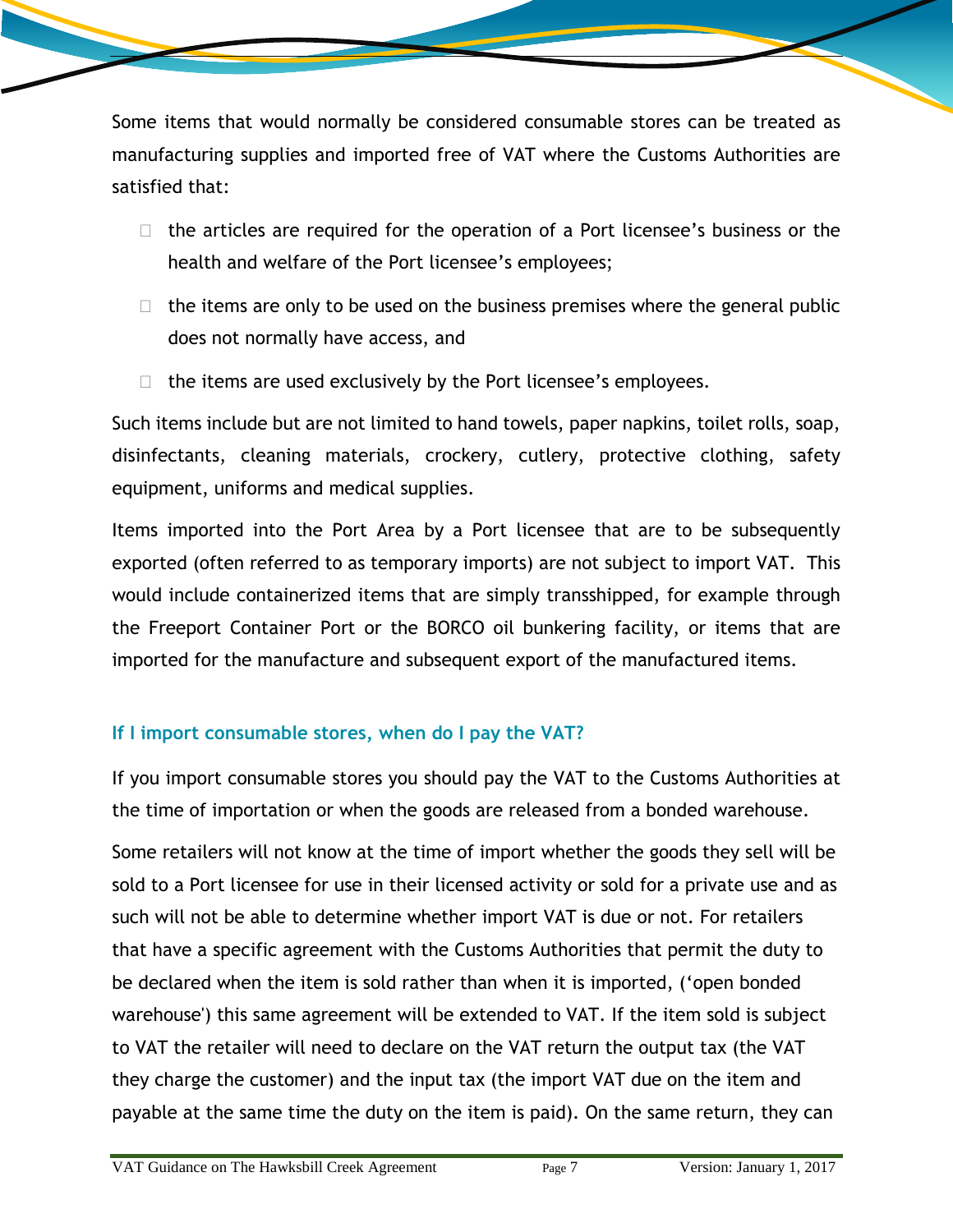recover the input tax.

For example an item is purchased for \$50 and is sold for \$100 + \$7.5 (VAT at 7.5%). The entries on the VAT return would be as follows:

| Taxable Supplies at Standard Rate (7.5%)                            |                        |        |          |        |
|---------------------------------------------------------------------|------------------------|--------|----------|--------|
|                                                                     | Value inclusive of VAT |        | \$107.50 |        |
|                                                                     | <b>VAT</b>             | \$7.50 |          |        |
| <b>Total</b>                                                        | Output                 | Tax    |          | \$7.50 |
|                                                                     |                        |        |          |        |
| Value of Imports of operating inputs and other non-capital supplies |                        |        |          |        |
| \$50.00 (exclusive of VAT)                                          |                        |        |          |        |
| VAT Paid on Imported Goods                                          |                        |        | \$3.75   |        |
|                                                                     | <b>Total Input Tax</b> | \$3.75 |          |        |
| VAT Payable or VAT Credit                                           |                        |        | \$3.75   |        |
| <b>Net VAT Payable or VAT Credit</b>                                |                        |        | \$3.75   |        |

# **What if I import goods other than consumable stores - will they be subject to import VAT?**

The Customs duty treatment of imports by licensees will determine if the non-consumables are assessed import VAT. If the goods will be entered into a bonded facility and the licensee has arrangements to declare import duties and excise taxes upon sales to non-bonded persons, Customs duty will not apply import VAT to the goods.

# **What if I import goods free of VAT but put them to a different use - do I have to then pay VAT?**

If you put goods to a different use and that use would not provide you with the right to import the goods free of VAT you must declare the change of use to the Customs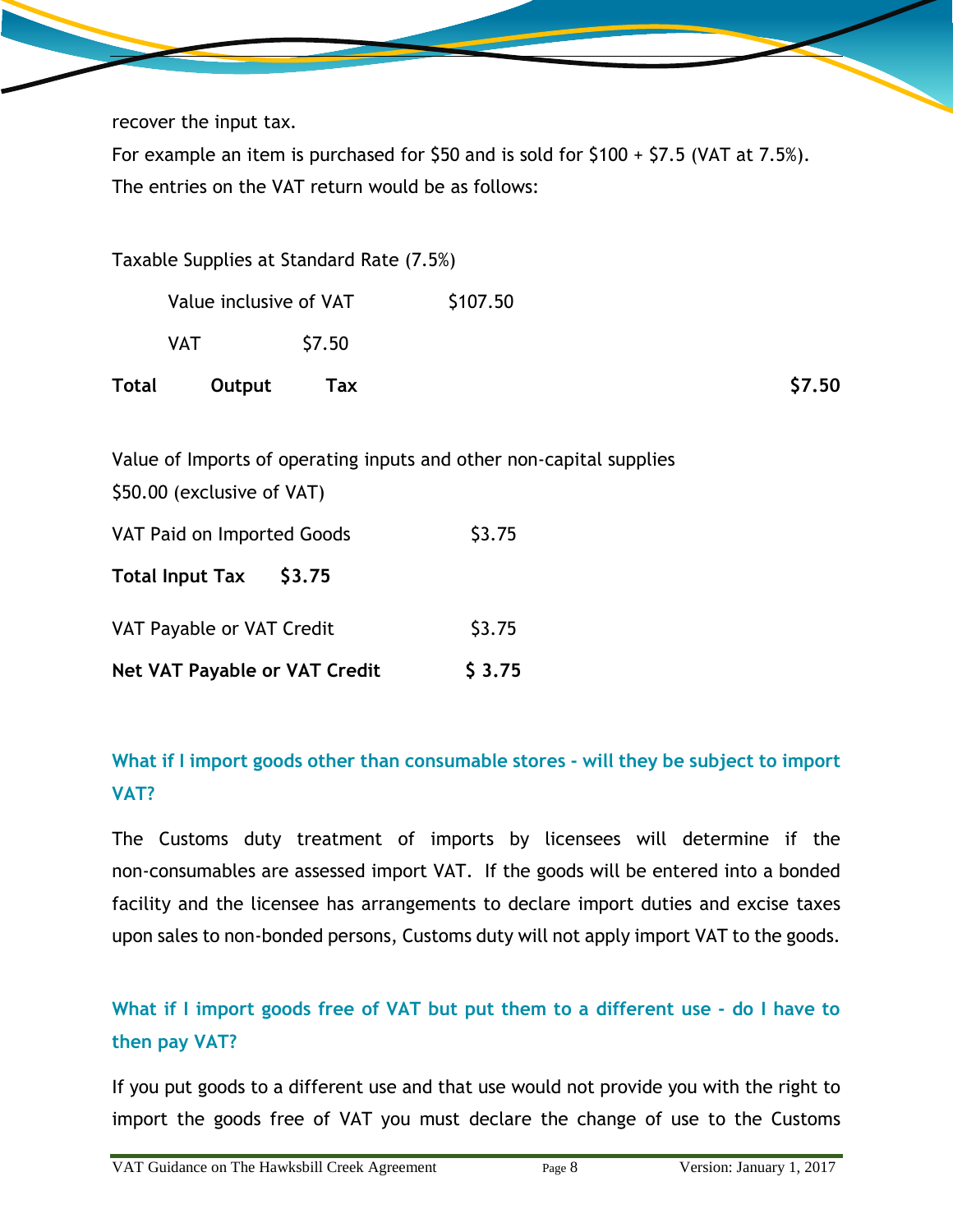Authorities and pay import VAT on the current value of the goods. The current value of the goods can be determined based on an inspection by the relevant officer appointed by the Comptroller of VAT upon the Port licensee's request. If you are a VAT registrant, you will account for output VAT on the disposition of the goods, and include this transaction in your return to the VAT Comptroller.

# **Where do I file and pay VAT that was collected on bonded imports applied to a different use or sold to non-licensees?**

For VAT registrants all output VAT must be reported and paid to the VAT Comptroller, after allowance for all input credits. Non-Registrants are only liable to pay the import VAT on such supplies which must be payable to the Comptroller of Customs.

**What if I sell goods to another Port licensee once they have been removed from a bonded warehouse or imported - will they be subject to VAT?** 

It depends on the use to which the goods will be put. Provided the goods are to be used by another Port licensee in their business activity under the terms of their license, your supply of the goods will not be subject to VAT.

You must maintain complete records of such sales, as they must be reported as part of your regular filings with the Comptroller of Customs. In addition to the documentation required by the Customs Department, your records should include proper VAT receipts and VAT invoices. These documents must be retained for at least 5 years.

# **What is the VAT treatment of goods I have manufactured or assembled?**

It depends on the use to which the goods will be put. If the goods are used by you in your business activity under the terms of your license, they will not be subject to VAT.

If you sell the goods you have manufactured or assembled to another Port licensee to be used in their business activity under the terms of their license, your supply of the goods will not be subject to VAT.

A purchase order with the Port licensee's license number and Tax Identification number (TIN) on it and a declaration that the goods will be used in the Port licensee's business, along with proof of prior approval from the Bahamas Customs Department will suffice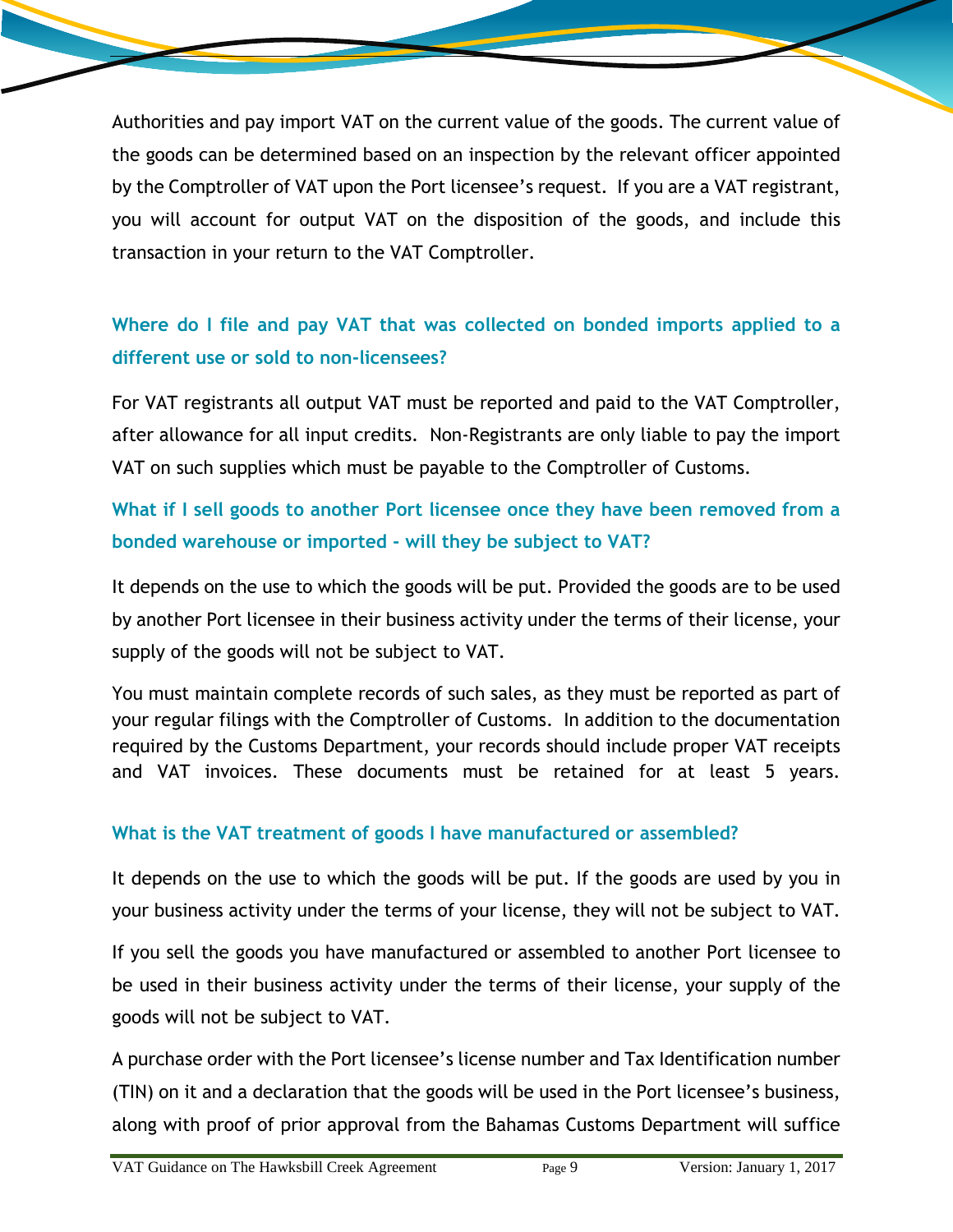as evidence that the sale of the goods is not subject to VAT. These documents should be kept for 5 years.

If you sell goods to a Port licensee for a private or non-business use or to a non-licensee your supply will be subject to VAT at the standard rate.

If you are manufacturing the goods and export the goods to a destination outside of The Bahamas, they will be subject to VAT at the zero rate.

# **What if I provide services to another Port licensee - will they be subject to VAT?**

Services provided by a Port licensee are subject to the general VAT rules and therefore services provided by one Port licensee to another Port licensee will be subject to VAT unless the services are exempt from VAT in accordance with the second schedule of the VAT Act (for example certain financial and insurance services).

Additional information is provided in the VAT Guide and sector guides available including the guide on professional services.

# **What if I import services - will I need to pay import VAT?**

Services imported by a Port licensee are subject to import VAT unless the services are exempt from VAT in accordance with the second schedule of the VAT Act (for example certain financial and insurance services).

 Services imported for a private use or by a non-Port licensee will be subject to VAT unless the services are specifically exempt from VAT.

Further information on which services are exempt from VAT and how to declare the VAT on imported services can be found in the VAT Guide.

# **What about the importation of vehicles?**

An imported vehicle will not be subject to VAT if it is to be used solely for the purposes of a business of a Port licensee and will not be taken out of the Port Area.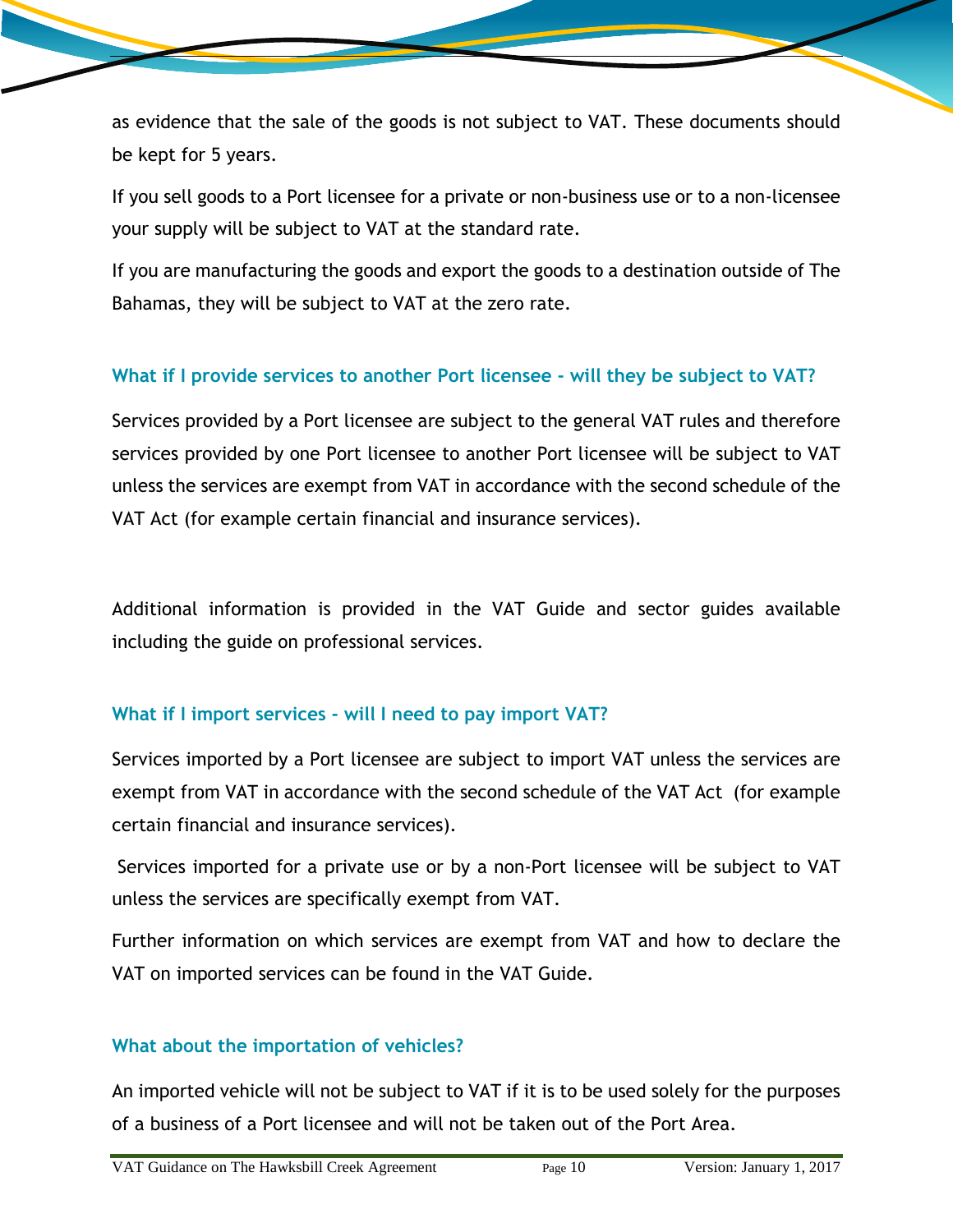#### **What about the provision of housing by a Port licensee?**

There are no special rules regarding the construction, rental, and sale of a house or any other dwelling by a Port licensee. In accordance with the VAT Act, the construction of a dwelling is a service subject to VAT at the standard rate of 7.5%. The rental of a house or other dwelling is exempt from VAT.

 Construction materials used in the construction of a dwelling can be imported, or purchased from another Port licensee without a charge of VAT when they are imported or purchased by a Port licensee and are considered goods of a kind and for a use within the customs duties exemptions in clause 2 of Hawksbill.

# **What about the importation of goods to construct other buildings?**

Construction materials can only be imported without a charge of VAT when they are imported by a Port licensee and are considered goods of a kind and for a use within the customs duties exemptions in Clause 2 of Hawksbill.

# **What about goods imported in personal baggage?**

The VAT concessions relating to a Port licensee do not apply to goods brought into the Port Area by the Port licensee or employees in their baggage. The goods must arrive as manifested cargo of a ship or aircraft. If the goods enter by parcel post, the nonpayment can be claimed by completing customs form C14.

# **How do I claim the VAT concession when I am importing goods?**

A Port licensee must complete customs form C14 "Conditionally Free Entry Form" to claim non-payment of VAT.

# **What if I am charged VAT by a Port licensee?**

If a non-VAT registered Port licensee incurs VAT on goods that fall within the customs duty exemptions in clause 2 of Hawksbill and the goods were supplied by another Port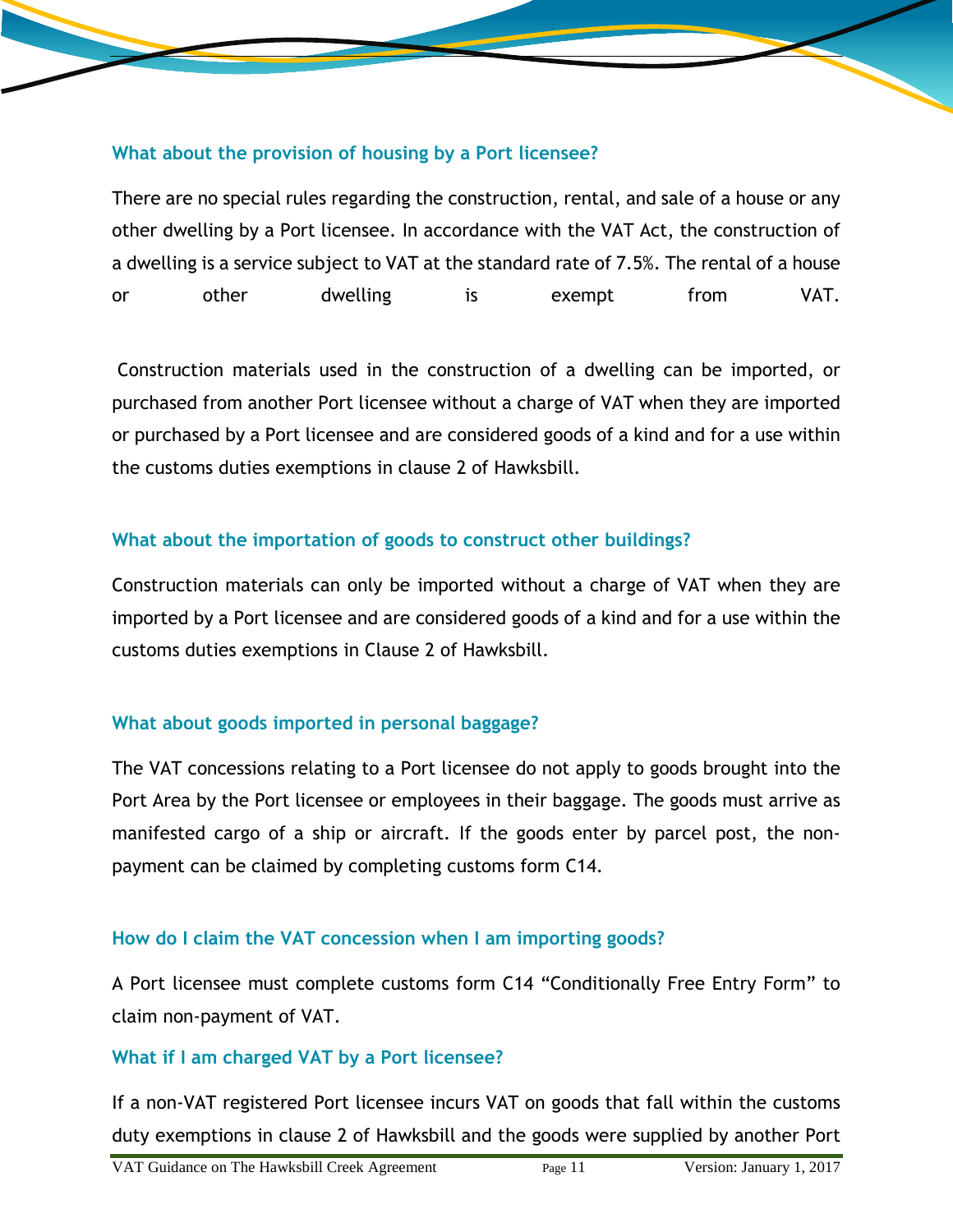licensee then the Port licensee can claim a refund of the VAT paid. The relevant requirements relating to the refund can be found in Section 59 of the Act. If you are a VAT Registrant, you can claim an input tax credit on your VAT return

# **What if I am charged VAT by a non-Port licensee?**

If the goods were supplied by a person within The Bahamas, are new and unused and were originally imported then the Port licensee can claim a refund of the VAT paid at the time of importation. If you are a VAT registrant, you claim input tax deductions for these on your VAT return.

# **How do I apply for a refund of VAT?**

To claim a refund of VAT under section 9 of the VAT Act a Port licensee must be registered for a Tax Identification Number. Port-licensees should submit Form No. 14a Refund of exempt persons and Form No. 15 Schedule of Purchases when applying for a refund. This information would assist in providing an audit trail on how the goods were used.

# **When will a Port licensee be required to register for VAT?**

A Port licensee will be required to register for VAT if the value of the supplies they make that are subject to VAT (taxable supplies) exceeds the VAT registration threshold of \$100,000. A licensee can also voluntarily register for VAT if they make taxable supplies and the value of those supplies is below the VAT threshold.

Port licensees that are branches of VAT registered entities outside of the Port are also required to mandatorily register separately for VAT, with the option of forming a VAT group on the condition that the licensee foregoes their entitlement to non-payment of VAT on supplies eligible for customs exemptions under the Hawksbill Creek Agreement. Where such an option is exercised, the input taxes paid by the licensee can be claimed as credits on the VAT Return.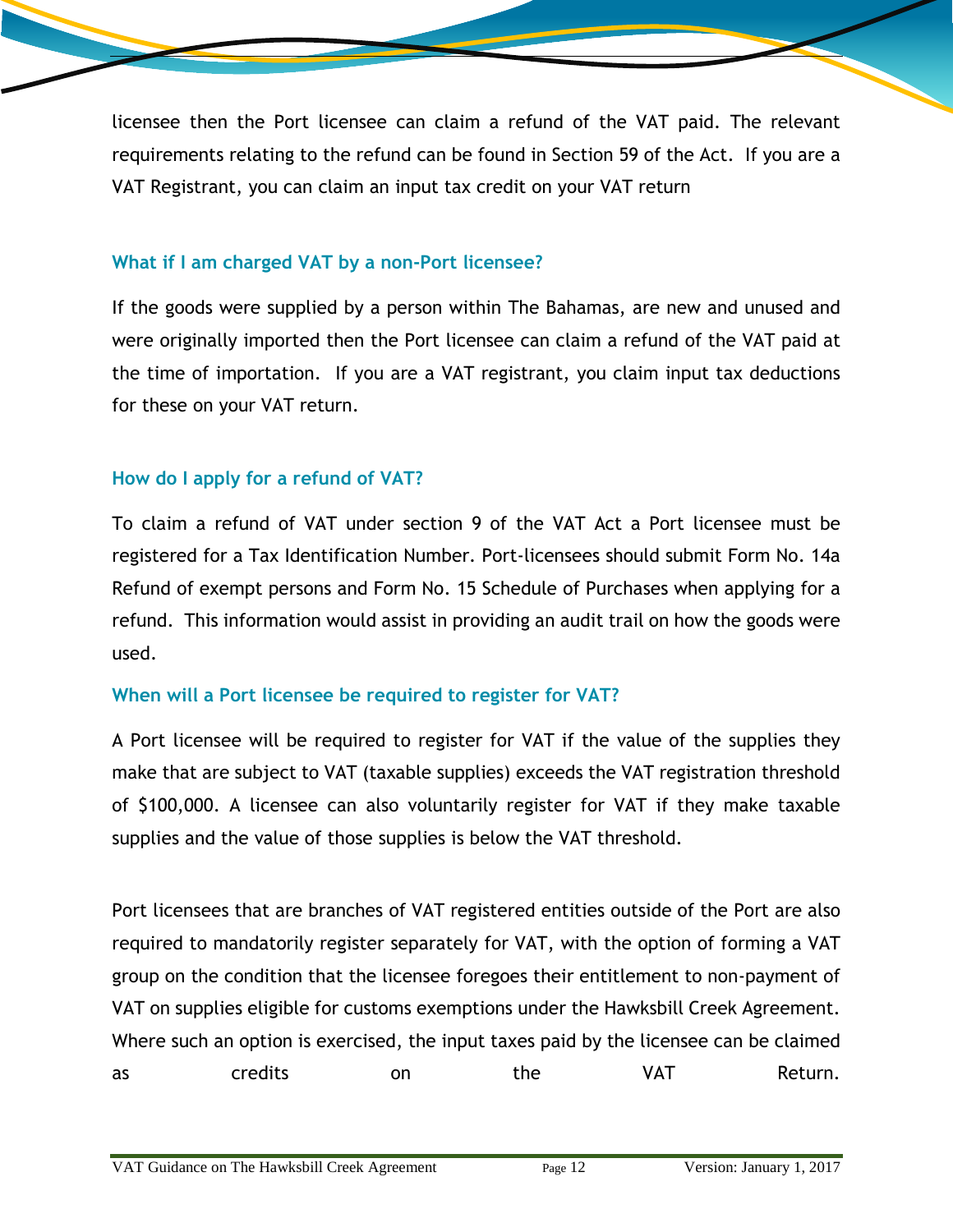If you are not registered for VAT you do not have to charge VAT on any goods or services that would ordinarily be subject to VAT. However, once you are registered for VAT, either on a voluntary or compulsory basis, you must charge VAT on any taxable supplies you make.

# **If I am a Port licensee retailer or wholesaler in the Port Area what price do I display?**

If you are registered for VAT you should display the VAT inclusive price. Where you sell goods to another Port licensee and they are not subject to VAT the reduction in the price should be provided at the time of sale. Any invoice you raise must clearly show whether VAT has been charged or not.

# **What is VAT grouping?**

Where several entities have common ownership or other relationships as defined in the Rules on grouping, they can apply for group registration. If approval is granted by the Comptroller, only one entity will be required to file VAT returns. Transactions among the grouped entities will not attract VAT.

Each business entity must be conducting or in the course of conducting a taxable activity and registered separately with individual TIN.

Where an entity is a Freeport Branch, the law also requires that the entity registers separately (as if it were a separate legal entity). To be eligible for any such with nonlicensees the licensee must forego their entitlement to non-payment of VAT on Hawksbill Creek Agreement eligible supplies.

For further details on VAT Grouping, please refer to the VAT Rule 2015-004 on VAT Grouping.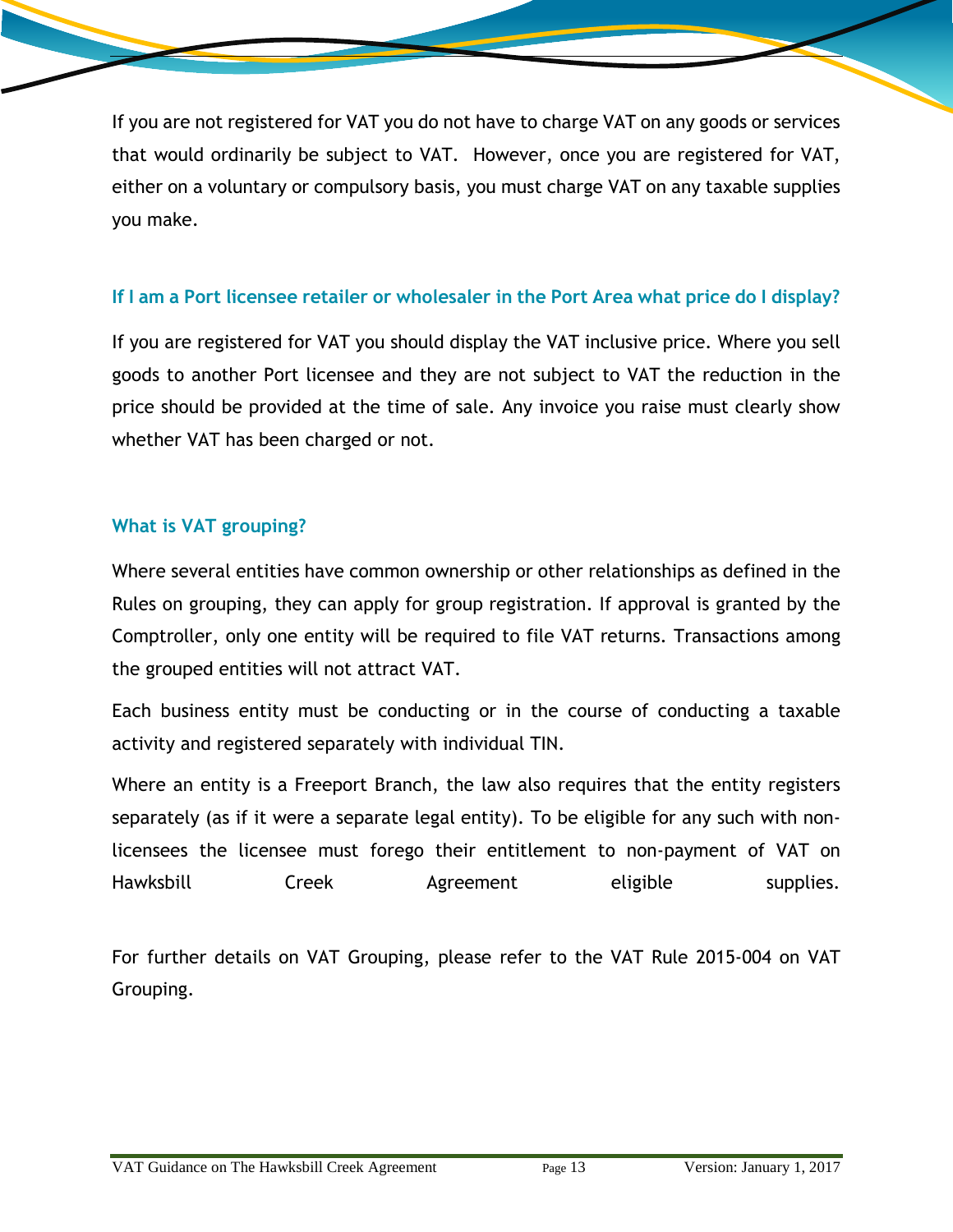#### **The Law**

You may find the following references to the legislation useful.

#### **VAT Act**

- Section 2 Interpretation
- Section 3 Application
- Section 9 Refund to Port Licensee under certain circumstances
- Section 19 Mandatory Registration
- Section 22 Application for Registration
- Section 59 Port Licensee eligible for tax refund in certain circumstances

#### **VAT Regulations**

Regulation 36 – Procedure for claim of refund by Port Licensees eligible for tax refund in certain circumstances

#### **VAT Rules**

2015-004 – VAT Group